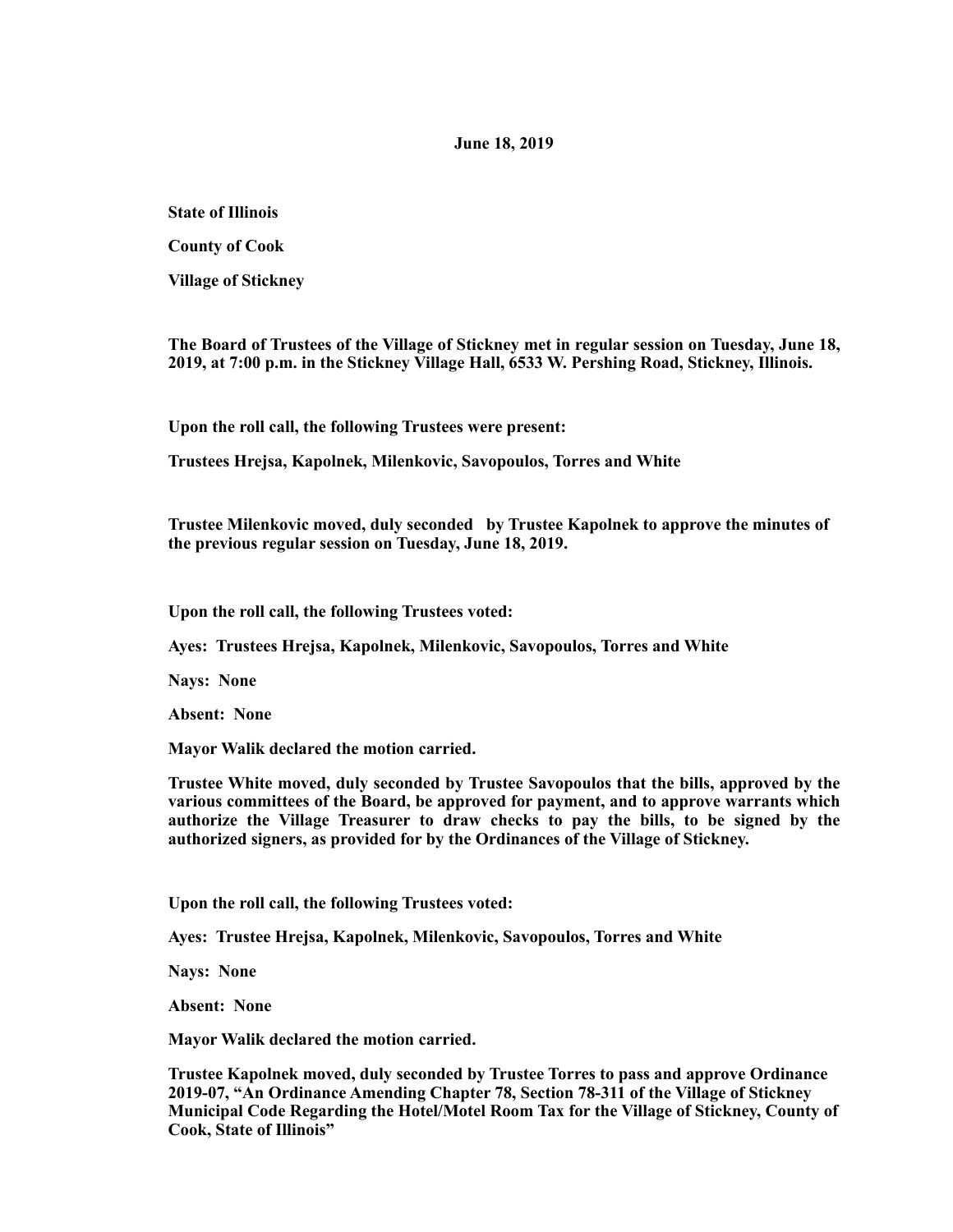**Upon the roll call, the following Trustees voted:** 

**Ayes: Trustee Hrejsa, Kapolnek, Milenkovic, Savopoulos, Torres and White** 

**Nays: None** 

**Absent: None** 

**Mayor Walik declared the motion carried.** 

**Prior to the vote the Mayor explained that the next two Ordinances are just housekeeping to just update things.** 

## **Page 2**

**Trustee White moved, duly seconded by Trustee Hrejsa to pass and approve Ordinance 2019-08, "An Ordinance Creating Chapter 78, Article XIII of the Village of Stickney Municipal Code Regarding the Adoption of a Food and Beverage Tax for the village of Stickney, County of Cook, State of Illinois"** 

**Upon the roll call, the following Trustees voted:** 

**Ayes: Trustee Hrejsa, Kapolnek, Milenkovic, Savopoulos, Torres and White** 

**Nays: None** 

**Absent: None** 

**Mayor Walik declared the motion carried.** 

**Trustee Savopoulos moved, duly seconded by Trustee Torres to Approve Resolution 11-2019, "A Resolution Authorizing and Approving Payment of a Certain Estimate for Installation of High Efficiency Lighting with Twin Supplies, LTD for the Village of Stickney."** 

**Upon the roll call, the following Trustees voted:** 

**Ayes: Trustee Hrejsa, Kapolnek, Milenkovic, Savopoulos, Torres and White** 

**Nays: None** 

**Absent: None** 

**Mayor Walik declared the motion carried.** 

**Prior to the vote the Mayor explained that we are redoing all the lights around the building. A lot of them are out. They are expensive to repair or replace. We are going to all LED. We will receive \$5,000 from a program with Com Ed. We will receive our money in energy cost savings within a year and a half.** 

**MAYOR'S REPORT: Mayor Walik continued talking about the LED lighting. The streets and alleys are complete. There were separate bids and this is the cheapest one for the Village Hall. We will next focus on the either the fire department or public works. The police department is good for right now. We do have the bids. We will slowly work them into the budget. In addition, the Mayor reminded the audience of the Senior luncheon on June 24 at the clinic.**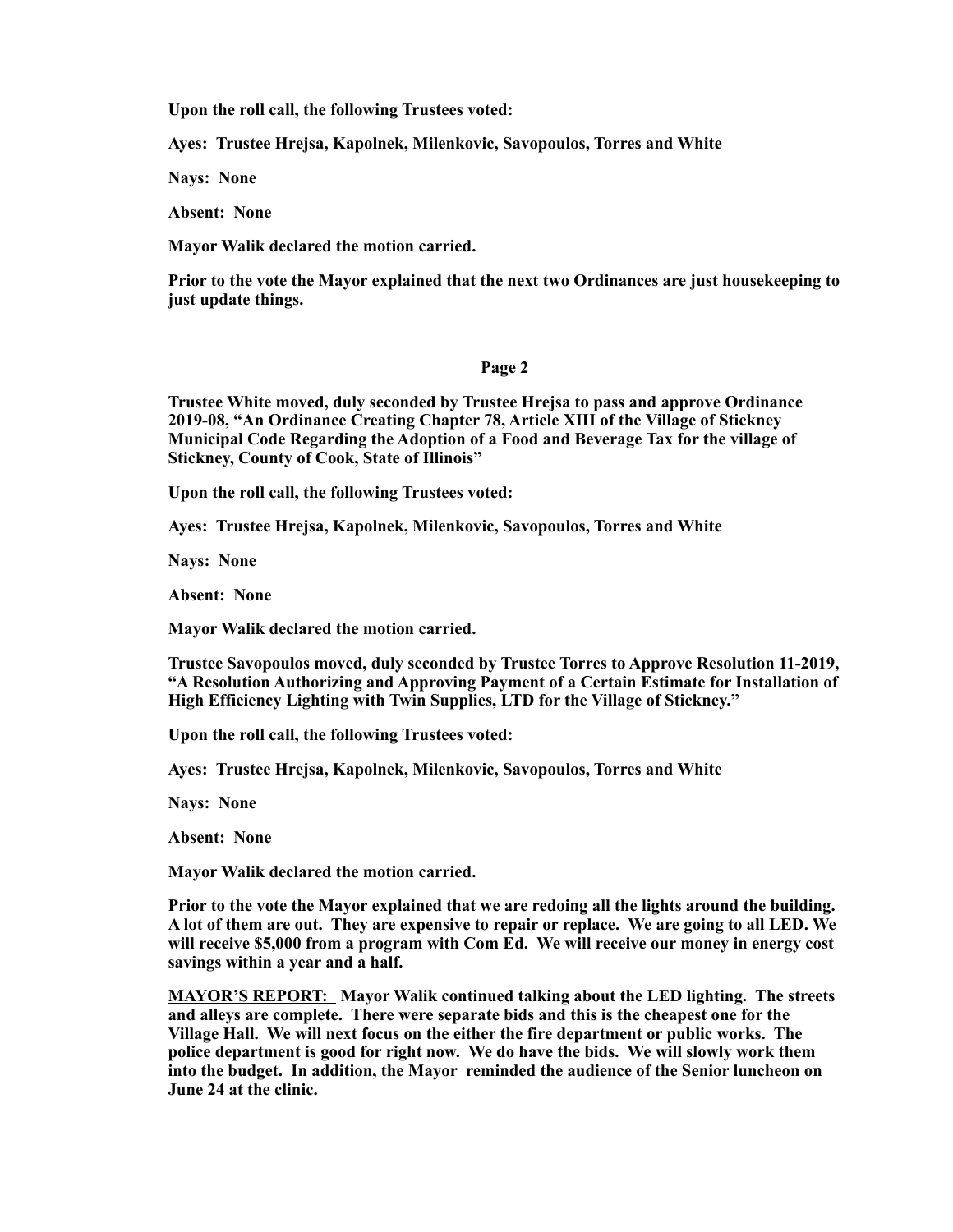**CLERK'S REPORT: The clerk gave another information installment on the Census. Today she spoke about where people are counted. People who do not have a usual residence, or who cannot determine one, are counted where they are present most on Census Day. Homeowners, renters and household members with one residence will be counted at this residence, even if they are not physically there on April 1, 2020 due to a temporary visit elsewhere. Children under shared-custody will be counted at the residence where they live and sleep most of the time. In cases of equally-shared custody, children will be counted where they are present on Census Day. Residents of group facilities will be counted at the facility in which they are housed or living on Census Day. College and Boarding-School Students living on campus or in off-campus housing will be counted at school facilities or at their off-campus housing, even if they visit home on holidays and breaks. If they commute, they will be counted at their usual residence.** 

**TRUSTEE REPORTS: Trustee Hrejsa reminded people of Music in the Park. Details were given.** 

## **Page 3**

**Trustee Kapolnek thanked the board and Public Works for putting up the solar stop signs for making it safer for the kids.** 

**Trustee Torres reminded people of the Village-Wide-Garage Sale to be held on Saturday, July 27 and Sunday, July 28 from 9:00 a.m. to 2:00 p.m. People can register at the Village Hall so they could be added to a list of all the addresses participating. On the second board meeting in July, our Stickney Township Animal Warden will be making a presentation about animal control at that board meeting.** 

**Trustee Milenkovic informed the people of the Tree Board Meeting on June 19, 2019 at 3:30 p.m. They will discuss the Tree Grant and the Tree Lottery. He will have a report on that at our next board meeting.** 

**Trustee White gave notification of Com Ed doing their annual trimming of trees in the Village. He alerted people of a telephone scam concerning Social Security. Fire Works were discussed. Fire Works are illegal in the Village. People could be fined as much as \$500. He reminded people to get building permits when they are having work done in the Village. This way you will know that the contractor is licensed and bonded.** 

## **DEPARTMENT REPORTS:**

**Public Works Director Joe Lopez told us that the sweeper is up and running. We are keeping up with the grass.** 

**Police Chief Dan Babich reminded people about scams. He told people not to give any information. Do not send them any money. Contact the police department. They are doing it by computers and by phones. Somehow they are gathering information such as if you are staying at certain hotels. They are getting your next of kin information or sons or daughters information. They are gathering this information**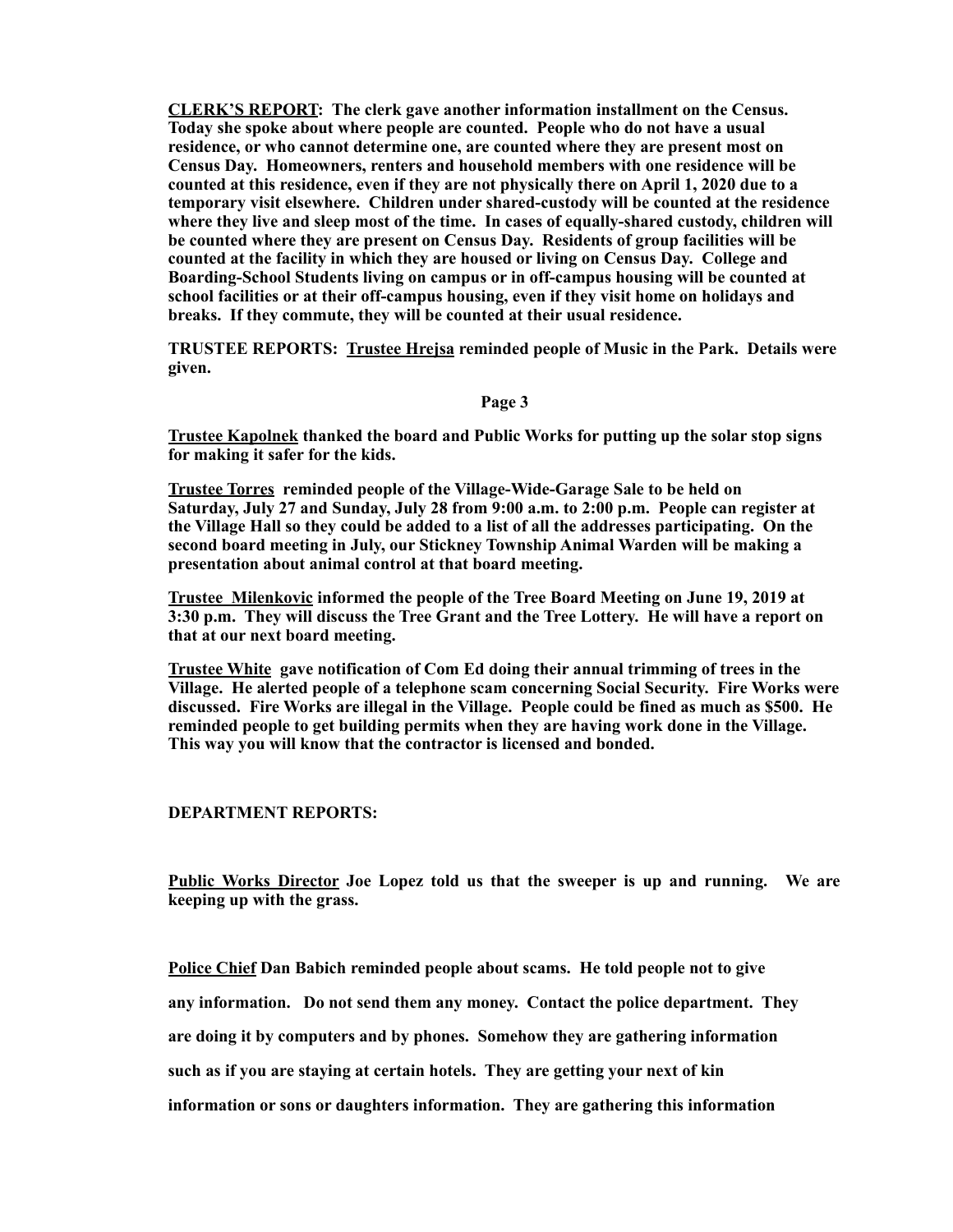**about you and they are playing you. They could alarm you that a family member is in trouble and they are going to jail unless you pay them money. In other news, the kids are out of school. He asked people to stay alert. A warning was given concerning fireworks. It is often said in the police department that the worse two days to work is New Year's Eve and The 4th of July. He worked the last two 4th of Julys. He came toe** 

 **to toe with a group of 15 individuals over fireworks. It is a war zone. There were four men working that shift. When the fireworks are big we will go after them. We can ticket them. Some people say that "we" are not patriotic. He explained that it is rough out there……..especially when people have been drinking all day. They have been saving this stuff all year to send up into the sky.** 

**Deputy Fire Chief Andrea Acosta discussed that we are one month into the new Cicero Dispatch Center. She elaborated on a feature with the system called CAD. It allows the dispatch center to send pertinent information to the fire department while they are in route. Updates can be given on the situation concerning medical or fire. They could have medical information previously uploaded on certain people such as if they are on oxygen etc. Business information can be uploaded concerning unique identifiers such as locations of doors. It is also a resource of gathering information on frequency of calls to a location. This tool can be used to refine causes of calls. The mayor said that the police also use CAD.** 

**Page 4** 

**Ed Bartunek of the Tree Committee informed us that he attended a class at the Morton Arboretum on the lingering ASH tree. And yes, we will be receiving the grant.** 

**There being no further business, Trustee White moved, duly seconded by Trustee Savopoulos that the meeting be adjourned. Upon which the Board adopted the motion at 7:17 p.m.** 

 $\mathcal{L} = \{ \mathcal{L} \mid \mathcal{L} \in \mathcal{L} \}$  , where  $\mathcal{L} = \{ \mathcal{L} \mid \mathcal{L} \in \mathcal{L} \}$  , where  $\mathcal{L} = \{ \mathcal{L} \mid \mathcal{L} \in \mathcal{L} \}$ 

 **Respectfully submitted,** 

 **Audrey McAdams, Village Clerk** 

 **Approved by me this 2nd day of July , 2019**